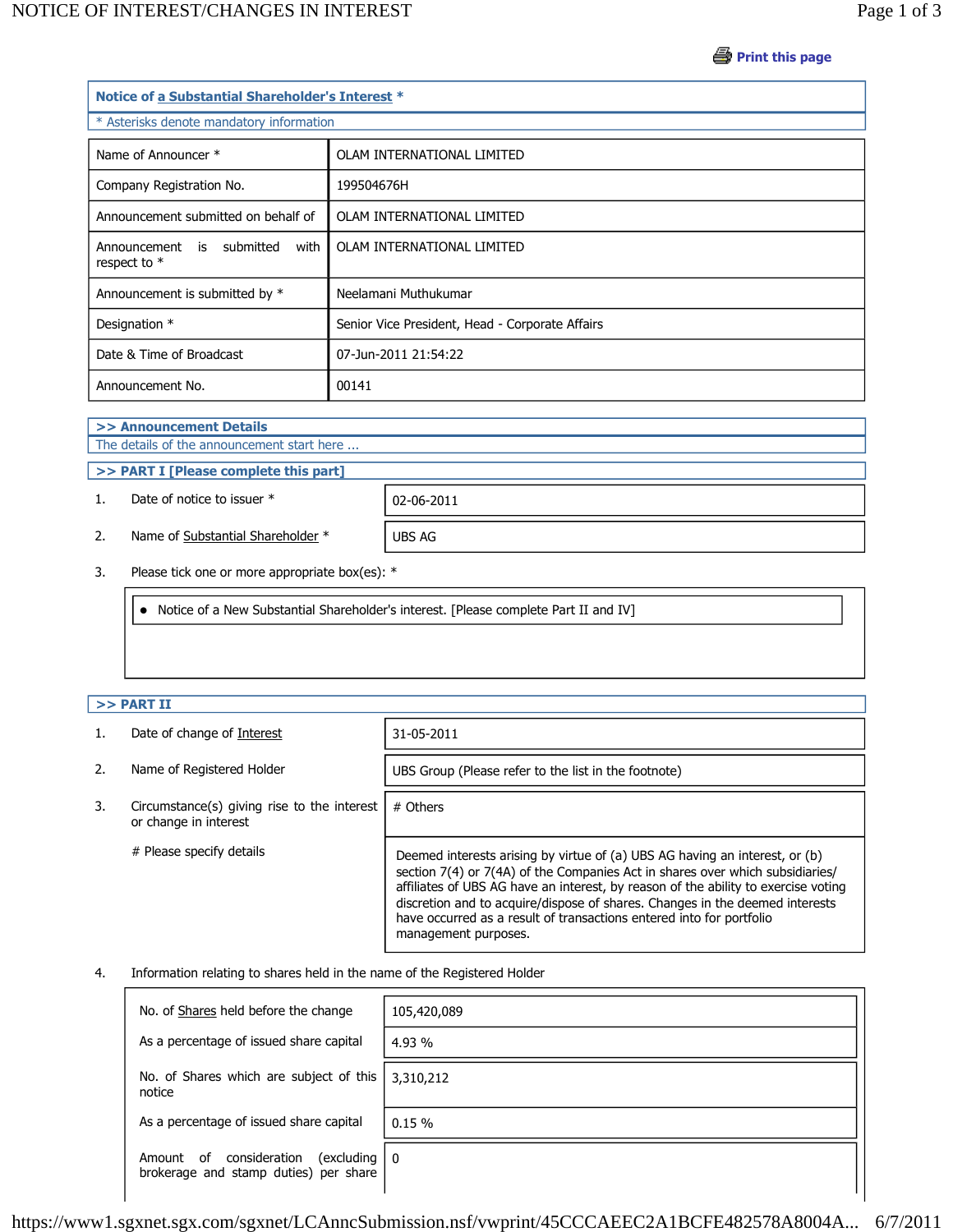# NOTICE OF INTEREST/CHANGES IN INTEREST **Page 2 of 3**

| paid or received                        |             |
|-----------------------------------------|-------------|
| No. of Shares held after the change     | 108,730,301 |
| As a percentage of issued share capital | 5.08%       |
|                                         |             |

[Select Option]

- **>> PART III**
- 1. Date of change of [Select Option]
- 2. The change in the percentage level  $\vert$  From % To %
- 3. Circumstance(s) giving rise to the interest or change in interest

# Please specify details

4. A statement of whether the change in the percentage level is the result of a transaction or a series of transactions:

### **>> PART IV**

1. Holdings of Substantial Shareholder , including direct and deemed interest :

|                                         | <b>Direct</b> | <b>Deemed</b> |
|-----------------------------------------|---------------|---------------|
| No. of shares held before the change    | 1,145,702     | 104,274,387   |
| As a percentage of issued share capital | $0.05 \%$     | 4.88%         |
| No. of shares held after the change     | 1,548,702     | 107,181,599   |
| As a percentage of issued share capital | $0.07\%$      | 5.01%         |

Footnotes (i) The deemed interests in the no. of shares and percentage of issued share capital held before the change provided in part IV above comprised of 80,607,198 shares (3.77%) representing interests aggregating voting shares and 23,667,189 shares (1.11%) representing interests aggregating nonvoting shares.

> (ii) The deemed interests in the no. of shares and percentage of issued share capital held after the change provided in part IV above comprised of 59,869,221 shares (2.80%) representing interests aggregating voting shares and 47,312,378 shares (2.21%) representing interests aggregating nonvoting shares.

> (iii) Non-Voting Shares are shares which the UBS Group has authority to acquire and dispose of the shares but does not exercise any discretion over the voting rights.

(iv) The amount of consideration is not applicable arising from the rationale specified in the circumstance(s) giving rise to the interest or change in interest.

(v) The list of Registered Holder is as follows:

UBS AG UBS Fund Management (Switzerland) AG UBS Fund Services (Luxembourg) SA UBS Global Asset Management (Canada) Co. UBS Global Asset Management (Japan) Ltd UBS Global Asset Management Life Limited UBS Global Asset Management (Singapore) Ltd UBS Global Asset Managemet (UK) Limited UBS O'Connor LLC UBS AG Australia Branch UBS AG, London Branch UBS AG (Switzerland) UBS Securities LLC UBS Financial Services Inc.

**Attachments** Total size = **0**